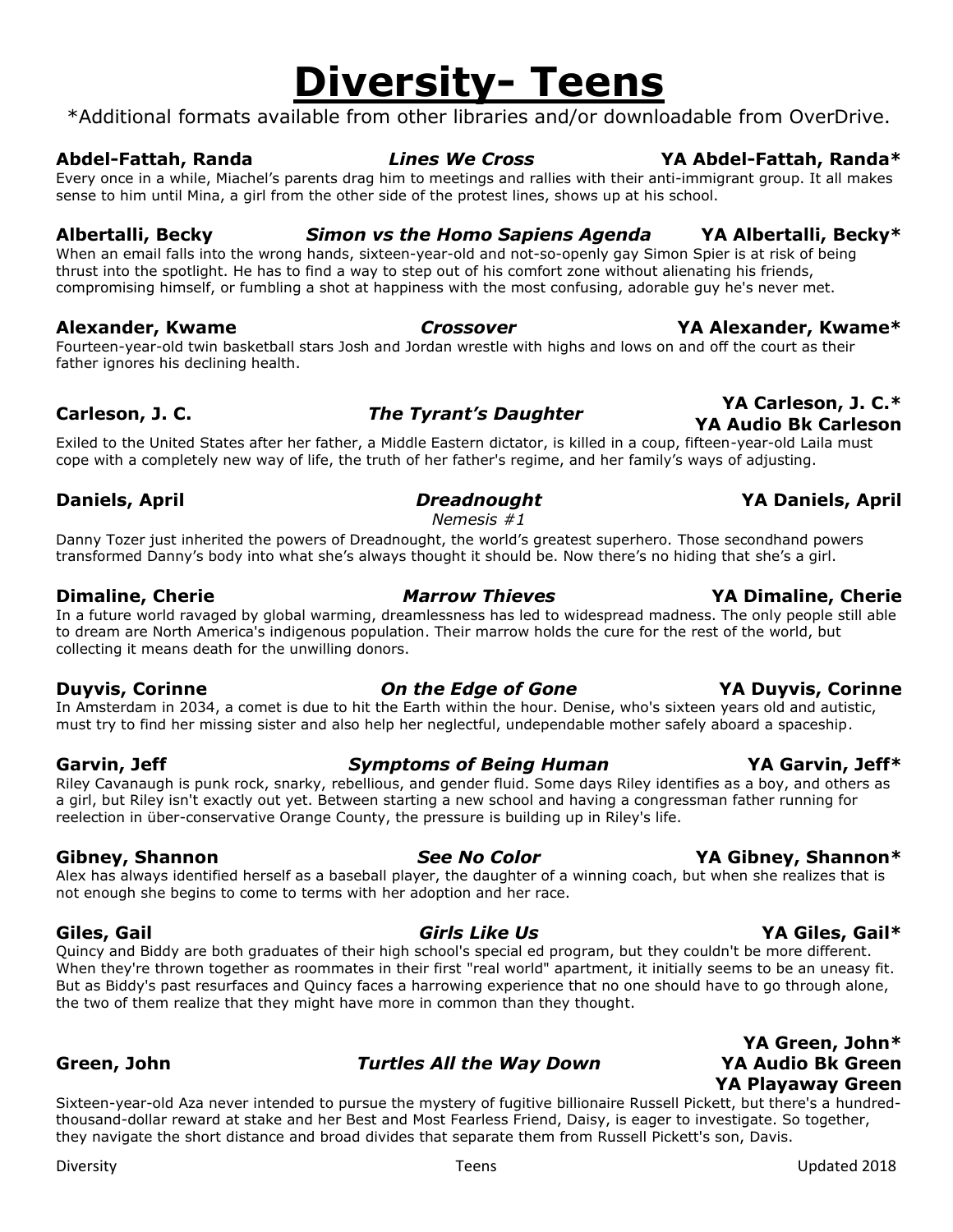Teen activist and trailblazer Jazz Jennings--named one of "The 25 most influential teens" of the year by Time--shares her very public transgender journey, as she inspires people to accept the differences in others while they embrace their own truths.

### **Ireland, Justina** *Dread Nation* **YA Ireland, Justina\***

Jane McKeene was born two days before the dead began to walk the battlefields of Gettysburg, Pennsylvania, changing the nation forever. In this new America, laws like the Native and Negro Education Act require certain children attend combat schools to learn to put down the dead. It's a chance for a better life for Negro girls like Jane. After all, not even being the daughter of a wealthy white Southern woman could save her from society's expectations.

### **[Leatherdale, Mary Beth](about:blank)** *#NotYourPrincess* **971.004 Not YA**

Presents an eclectic collection of poems, essays, interviews, and art that combine to express the experience of being a Native woman. Stories of abuse, humiliation, and stereotyping are countered by the voices of passionate women making themselves heard and demanding change.

### **Lee, Mackenzi** *The Gentleman's Guide to Vice and Virtue* **YA Lee, Mackenzi\***

### *Montague Siblings #1*

Henry "Monty" Montague's quest for pleasures and vices have led to one last hedonistic hurrah as Monty, his best friend and crush Percy, and Monty's sister Felicity begin a Grand Tour of Europe. When a reckless decision turns their trip abroad into a harrowing manhunt, it calls into question everything Monty knows, including his relationship with the boy he adores.

## **Mafi, Tahereh** *A Very Large Expanse of Sea* **YA Mafi, Tahereh\***

It's 2002, a year after 9/11. It's an extremely turbulent time politically, but especially so for someone like Shirin, a sixteen-year-old Muslim girl who's tired of being stereotyped. Shirin is tired of the rude stares, the degrading comments, even the physical violence, she endures as a result of her race, her religion, and the hijab she wears every day. But then she meets Ocean James. He's the first person in forever who really seems to want to get to know Shirin.

### **McLemore, Anna-Marie** *When the Moon Was Ours* **YA McLemore, Anna-Marie\***

As their deep friendship turns to love, Latina teenager Miel, who grows roses from her wrist, and Italian-Pakistani Samir, a transgender boy, fear their secrets will be exposed by the beautiful Bonner girls, four sisters rumored to be witches.

With graduation behind Dimple Shah, she's more than ready for a break from her family and Mamma's obsession with her finding the "Ideal Indian Husband." Rishi Patel is a hopeless romantic. So when his parents tell him that his future wife will be attending the same summer program as him, he's totally on board. Because as silly as it sounds, Rishi believes in the power of tradition, stability, and being a part of something much bigger than himself.

## **Murphy, Julie** *Ramona Blue* **YA Murphy, Julie\***

Ramona was only five years old when Hurricane Katrina changed her life forever. Since then, it's been Ramona and her family against the world. Standing over six feet tall with unmistakable blue hair, Ramona is sure of three things: she likes girls, she's fiercely devoted to her family, and she knows she's destined for something bigger than the trailer she calls home in Eulogy, Mississippi.

### When the murals painted on the walls of her Brooklyn neighborhood start to change and fade in front of her, Sierra Santiago realizes that something strange is going on--then she discovers her Puerto Rican family are shadowshapers and finds herself in a battle with an evil anthropologist for the lives of her family and friends.

### **Patel, Sonia** *Rani Patel in Full Effect* **YA Patel, Sonia\***

Rani Patel, almost seventeen and living on remote Moloka'i island, is oppressed by the cultural norms of her Gujarati immigrant parents. But when Mark, an older man, draws her into new experiences, red flags abound.

### **Jennings, Jazz** *Being Jazz* **Biography Jennings, Jazz YA\***

**YA Audio Bk Mafi**

### **Menon, Sandhya** *When Dimple Met Rishi* **YA Menion, Sandhya\* YA Audio Bk Menion**

### **Older, Daniel José** *Shadowshapers* **YA Older, Daniel José\* YA Audio Bk Older**

**YA Audio Bk Murphy**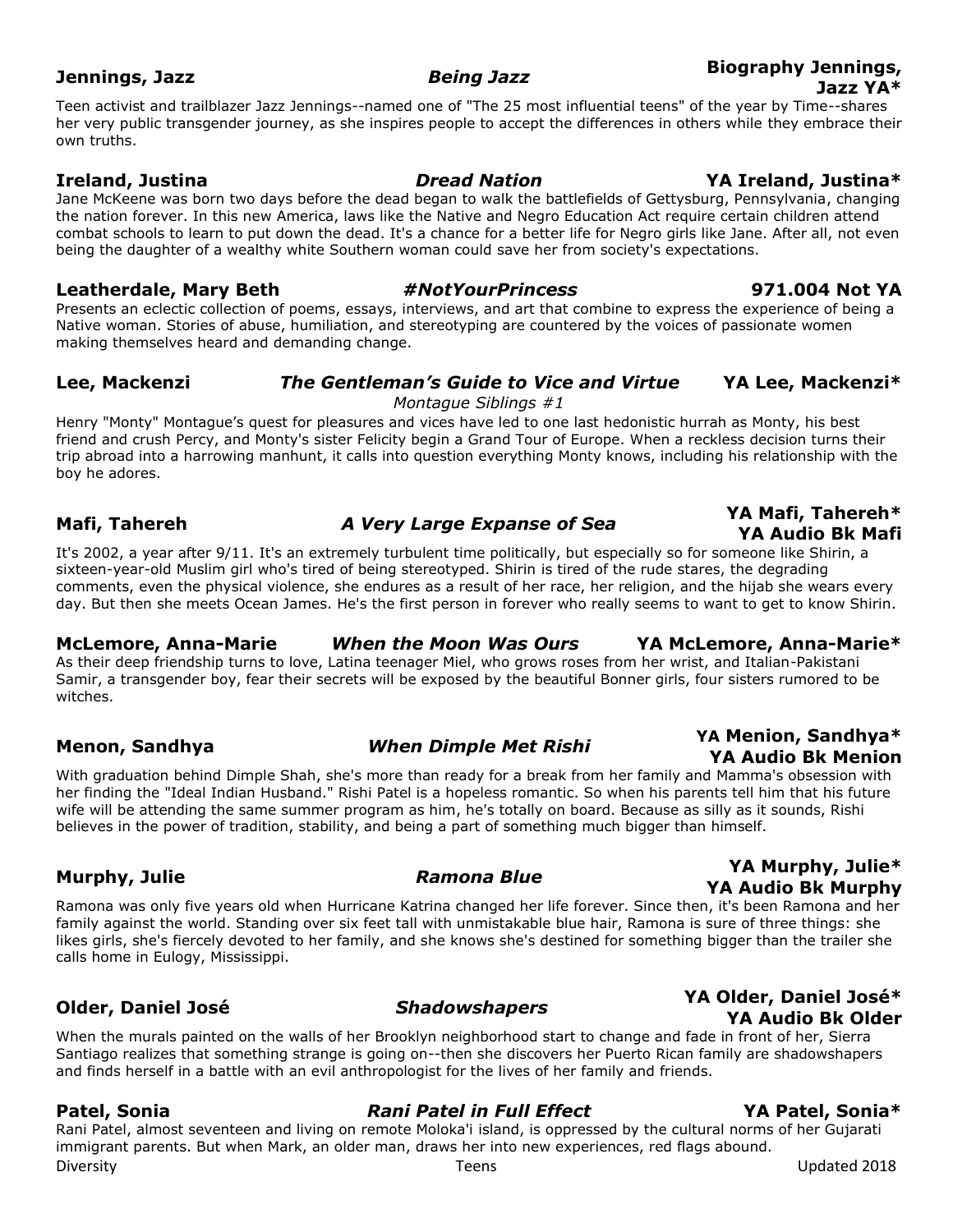### **Perkins, Mitali** *You Bring the Distant Near* **YA Perkins, Mitali\***

## welcoming challenges to their own traditions.

**Quintero, Isabel** *Gabi, a Girl in Pieces* **YA Quintero, Isabel\*** Sixteen-year-old Gabi Hernandez chronicles her senior year in high school as she copes with her friend Cindy's pregnancy, friend Sebastian's coming out, her father's meth habit, her own cravings for food and cute boys, and especially, the poetry that helps forge her identity.

**Reynolds, Jason** *All American Boys* **YA Reynolds, Jason\***

When sixteen-year-old Rashad is mistakenly accused of stealing, classmate Quinn witnesses his brutal beating at the hands of a police officer who happens to be the man raising him. Quinn refuses to believe that the man who has basically been his savior could possibly be guilty. However, Rashad is absent from school multiple days and soon everyone is taking sides. Simmering tensions threaten to explode as Rashad and Quinn are forced to face decisions and consequences they had never considered before.

## **Reynolds, Jason** *Long Way Down* **YA Reynolds, Jason\***

There are three rules in the neighborhood: Don't cry; Don't snitch; Get revenge. Will takes his dead brother Shawn's gun, and gets in the elevator on the 7th floor. As the elevator stops on each floor, someone connected to Shawn gets on. Someone already dead. Dead by teenage gun violence. And each has something to share with Will

## **Rowell, Rainbow** *Eleanor and Park* **YA Rowell, Rainbow\***

Set over the course of one school year in 1986, this is the story of two star-crossed misfits-smart enough to know that first love almost never lasts, but brave and desperate enough to try. When Eleanor meets Park, you'll remember your own first love-and just how hard it pulled you under.

### **Saenz, Benjamin Alire** *Aristotle and Dante Discover the Secrets*  **YA Saenz, Benjamin\*** *of the Universe* **YA Audio Bk Saenz**

Aristotle is an angry teen with a brother in prison. Dante is a know-it-all who has an unusual way of looking at the world. When the two meet at the swimming pool, they seem to have nothing in common, but as the loners start spending time together, they discover that they share a special .

### **Sánchez, Erika L.** *I am Not Your Perfect Mexican Daugher* **YA Sánchez, Erika L.**

When the sister who delighted their parents by her faithful embrace of Mexican culture dies in a tragic accident, Julia, who longs to go to college and move into a home of her own, discovers from mutual friends that her sister may not have been as perfect as believed.

Nimona is an impulsive young shapeshifter with a knack for villainy. Lord Ballister Blackheart is a villain with a vendetta. Their mission: prove to the kingdom that Sir Ambrosius Goldenloin and his buddies at the Institution of Law Enforcement and Heroics aren't the heroes everyone thinks they are. But as small acts of mischief escalate into a vicious battle, Lord Blackheart realizes that Nimona's powers are as murky and mysterious as her past. And her unpredictable wild side might be more dangerous than he is willing to admit.

## **Stone, Nic** *Dear Martin* **YA Stone, Nic\***

**YA Audio Bk Stone** Writing letters to the late Dr. Martin Luther King Jr., seventeen-year-old college-bound Justyce McAllister struggles to face the reality of race relations today and how they are shaping him.

Sixteen-year-old Starr Carter moves between two worlds: the poor neighborhood where she lives and the fancy suburban prep school she attends. The uneasy balance between these worlds is shattered when Starr witnesses the fatal shooting of her childhood best friend Khalil at the hands of a police officer. What everyone wants to know is: what really went down that night? And the only person alive who can answer that is Starr. But what Starr does or does not say could upend her community. It could also endanger her life.

### From 1965 through the present, an Indian American family adjusts to life in New York City, alternately fending off and

**YA Audio Bk Rowell**

**YA Playaway Reynolds**

## **Stevenson, Noelle** *Nimona* **YA GN Stevenson, Noelle\***

### **Thomas, Angie** *The Hate You Give* **YA Thomas, Angie\* YA Audio Bk Thomas**